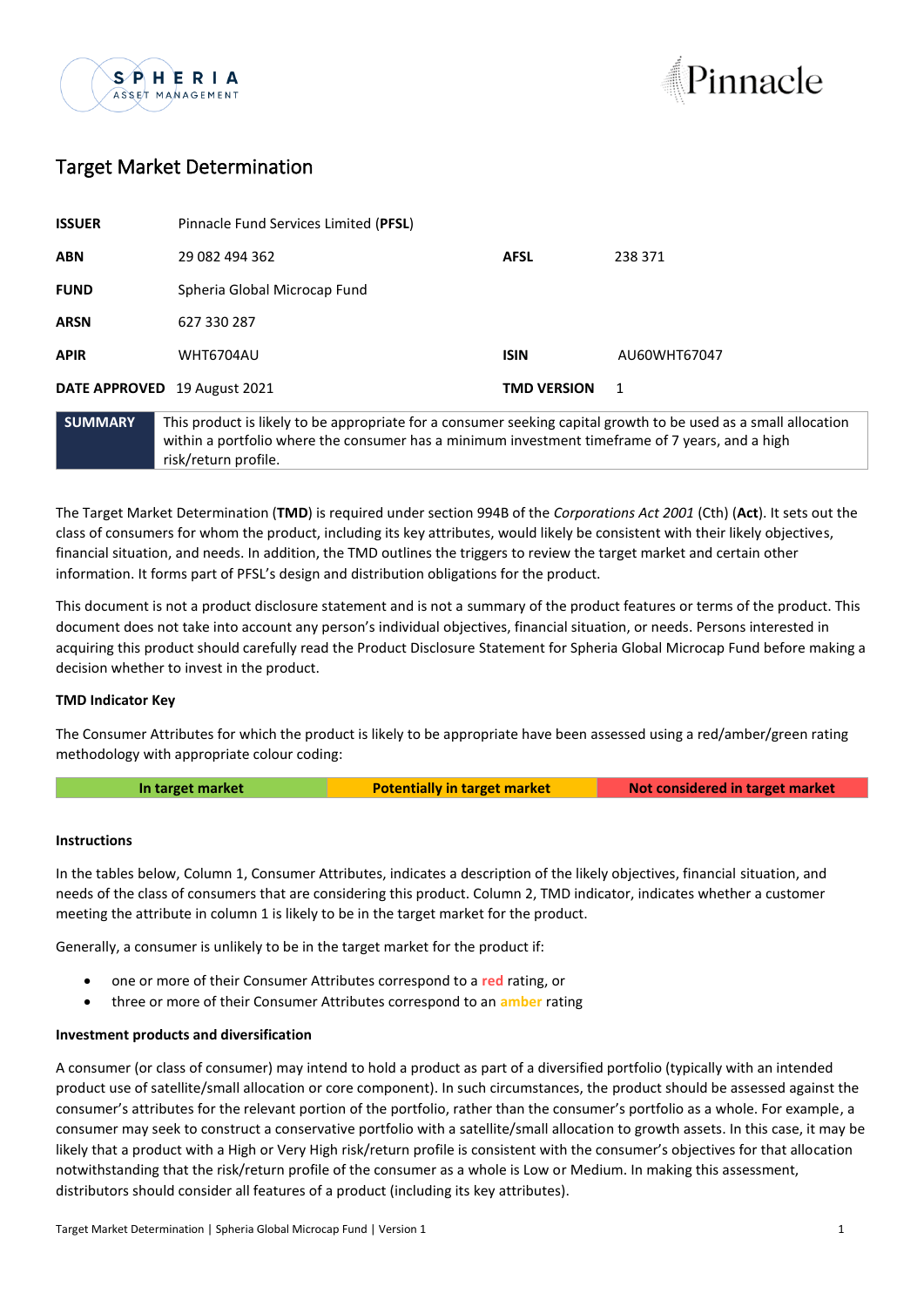



| <b>CONSUMER ATTRIBUTES</b>                                | <b>TMD INDICATOR</b> | PRODUCT DESCRIPTION (INCLUDING KEY ATTRIBUTES)                  |  |  |
|-----------------------------------------------------------|----------------------|-----------------------------------------------------------------|--|--|
| <b>Consumer's investment objective</b>                    |                      |                                                                 |  |  |
| Capital Growth                                            |                      | The Fund aims to outperform the MSCI World Micro Cap            |  |  |
| Capital Preservation                                      |                      | Index over the long term.                                       |  |  |
| Capital Guaranteed                                        |                      |                                                                 |  |  |
| Regular Income                                            |                      |                                                                 |  |  |
| Consumer's intended product use                           |                      |                                                                 |  |  |
| Solution / Standalone (75-100%)                           |                      | The Fund is comprised of 80-100% global equities and 0-20%      |  |  |
| Core component (25-75%)                                   |                      | cash and cash equivalents. The portfolio diversification of the |  |  |
| Satellite / small allocation (0-25%)                      |                      | Fund is Medium.                                                 |  |  |
| <b>Consumer's investment timeframe</b>                    |                      |                                                                 |  |  |
| Short ( $\leq$ 2 years)                                   |                      | The minimum suggested timeframe for holding the product is      |  |  |
| Medium (> 2 years)                                        |                      | 7 years.                                                        |  |  |
| Long ( $> 8$ years)                                       |                      |                                                                 |  |  |
| Consumer's risk (ability to bear loss) and return profile |                      |                                                                 |  |  |
| Very high                                                 |                      | The Fund's risk band is 6 (high). The Fund's benchmark is the   |  |  |
| High                                                      |                      | MSCI World Micro Cap Index.                                     |  |  |
| Medium                                                    |                      |                                                                 |  |  |
| Low                                                       |                      |                                                                 |  |  |
| Minimum timeframe to request withdrawals                  |                      |                                                                 |  |  |
| Daily                                                     |                      | Withdrawal requests can be made daily, and must be              |  |  |
| Weekly                                                    |                      | received, verified and accepted by the Fund's unit registry     |  |  |
| Monthly                                                   |                      | prior to 12pm (Sydney time) on a Business Day.                  |  |  |
| Quarterly                                                 |                      |                                                                 |  |  |
| Annually or longer                                        |                      |                                                                 |  |  |

#### **APPROPRIATENESS**

PFSL has assessed the product and formed the view that the product, including its key attributes, is likely to be consistent with the likely objectives, financial situation and needs of consumers in the target market as described above, as the features of this product in Column 3 of the table above are likely to be suitable for consumers with the attributes identified with a green TMD Indicator in Column 2.

Note: This section is required under RG 274.64–66

| <b>DISTRIBUTION CONDITIONS</b>                                                                                            |  |
|---------------------------------------------------------------------------------------------------------------------------|--|
| <b>Distribution channel</b>                                                                                               |  |
| There are no distribution conditions.                                                                                     |  |
| <b>Review triggers</b>                                                                                                    |  |
| Material change to the product description including key attributes                                                       |  |
| Material deviation from benchmark / objective over sustained period                                                       |  |
| Product has not performed as disclosed by a material degree and for a material period                                     |  |
| Determination by the issuer of an ASIC reportable 'significant dealing'                                                   |  |
| Material number of complaints (as defined in section 994A(1) of the Act) about the product or distribution of the product |  |
| The use of Product Intervention Powers, regulator orders, or directions that materially affects the product               |  |
|                                                                                                                           |  |

| <b>MANDATORY REVIEW PERIODS</b> |                                  |  |
|---------------------------------|----------------------------------|--|
| <b>Review period</b>            | <b>Maximum period for review</b> |  |
| Initial review                  | 1 year, 3 months                 |  |
| Subsequent review               | 3 years, 3 months                |  |

| <b>DISTRIBUTOR REPORTING REQUIREMENTS</b>                                                                                                                                                                                         |                                                                                                                               |                                    |  |  |
|-----------------------------------------------------------------------------------------------------------------------------------------------------------------------------------------------------------------------------------|-------------------------------------------------------------------------------------------------------------------------------|------------------------------------|--|--|
| <b>Reporting requirement</b>                                                                                                                                                                                                      | <b>Reporting period</b>                                                                                                       | Which distributors this applies to |  |  |
| Complaints (as defined in section 994A(1) of the Act) relating<br>to the product design, product availability, and distribution.<br>The distributor should provide all the content of the<br>complaint, having regard to privacy. | Within 10 business days following<br>end of calendar quarter                                                                  | All distributors                   |  |  |
| Significant dealings outside of the target market, under<br>s994F(6) of the Act. Report to issuer using FSC data standard<br>for significant dealings.                                                                            | As soon as practicable but no later<br>than 10 business days after<br>distributor becomes aware of the<br>significant dealing | All distributors                   |  |  |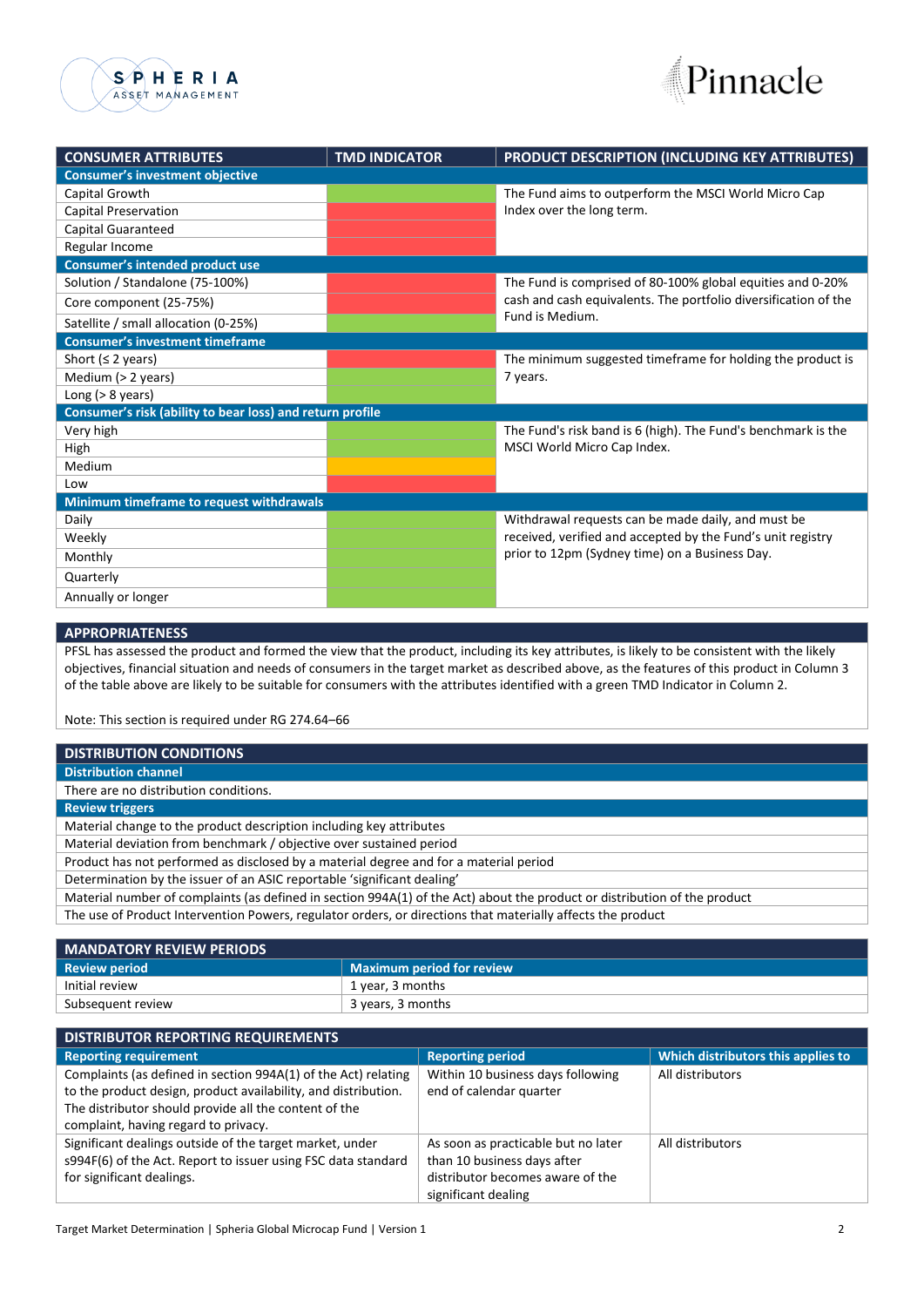



To the extent a distributor is aware of dealings outside the target market these should be reported to the issuer, including reason why acquisition is outside of target market, and whether acquisition under personal advice.

Within 10 business days following end of calendar quarter

All distributors

If practicable, distributors should adopt the FSC data standards for reports to the issuer. Distributors must report to PFSL using the method specified at: [https://pinnacleinvestment.com/wp-content/uploads/Distributor-Reporting-Instructions.pdf](https://aus01.safelinks.protection.outlook.com/?url=https%3A%2F%2Fpinnacleinvestment.com%2Fwp-content%2Fuploads%2FDistributor-Reporting-Instructions.pdf&data=04%7C01%7CRobbie.Zhong%40pinnacleinvestment.com%7Cb4c1b788df954b03f26408d9675577fa%7C35cf8e31ecbc469399faa3d4d4dbd0de%7C0%7C0%7C637654439063852174%7CUnknown%7CTWFpbGZsb3d8eyJWIjoiMC4wLjAwMDAiLCJQIjoiV2luMzIiLCJBTiI6Ik1haWwiLCJXVCI6Mn0%3D%7C1000&sdata=z3%2BDpshdl6t4wDnSgUIdZS0YIuaCk9GXg1FCwIAbEV4%3D&reserved=0)

| <b>TERM</b>                                               | <b>DEFINITION</b>                                                                                                                                            |  |
|-----------------------------------------------------------|--------------------------------------------------------------------------------------------------------------------------------------------------------------|--|
| <b>Consumer's investment objective</b>                    |                                                                                                                                                              |  |
| <b>Capital Growth</b>                                     | The consumer seeks to invest in a product designed to generate capital return. The consumer prefers                                                          |  |
|                                                           | exposure to growth assets (such as shares or property) or otherwise seeks and investment return                                                              |  |
|                                                           | above the current inflation rate.                                                                                                                            |  |
| <b>Capital Preservation</b>                               | The consumer seeks to invest in a product to reduce volatility and minimise loss in a market down-                                                           |  |
|                                                           | turn. The consumer prefers exposure to defensive assets (such as cash or fixed income securities)                                                            |  |
|                                                           | that are generally lower in risk and less volatile than growth investments.                                                                                  |  |
| <b>Capital Guaranteed</b>                                 | The consumer seeks a guarantee or protection against capital loss whilst still seeking the potential for                                                     |  |
|                                                           | capital growth (typically gained through a derivative arrangement). The consumer would likely                                                                |  |
|                                                           | understand the complexities, conditions and risks that are associated with such products.                                                                    |  |
| <b>Regular Income</b>                                     | The consumer seeks to invest in a product designed to distribute regular and/or tax-effective income.                                                        |  |
|                                                           | The consumer prefers exposure to income-generating assets (typically, high dividend-yielding                                                                 |  |
| Consumer's intended product use                           | equities, fixed income securities and money market instruments).                                                                                             |  |
| Solution / Standalone (75-100%)                           | The consumer intends to hold the investment as either a part or the majority (up to 100%) of their                                                           |  |
|                                                           | total investable assets (see definition below). The consumer typically prefers exposure to a product                                                         |  |
|                                                           | with at least High portfolio diversification (see definitions below).                                                                                        |  |
| Core Component (25-75%)                                   | The consumer intends to hold the investment as a major component, up to 75%, of their total                                                                  |  |
|                                                           | investable assets (see definition below). The consumer typically prefers exposure to a product with at                                                       |  |
|                                                           | least Medium portfolio diversification (see definitions below).                                                                                              |  |
| Satellite (<25%)                                          | The consumer intends to hold the investment as a smaller part of their total portfolio, as an                                                                |  |
|                                                           | indication it would be suitable for up to 25% of the total investable assets (see definition below). The                                                     |  |
|                                                           | consumer is likely to be comfortable with exposure to a product with Low portfolio diversification                                                           |  |
|                                                           | (see definitions below)                                                                                                                                      |  |
| <b>Investible Assets</b>                                  | Those assets that the investor has available for investment, excluding the family home.                                                                      |  |
|                                                           | Portfolio diversification (for completing the key product attribute section of consumer's intended product use)                                              |  |
| Low                                                       | Single asset class, single country, low or moderate holdings of securities - e.g. high conviction Aussie                                                     |  |
|                                                           | equities.                                                                                                                                                    |  |
| Medium                                                    | 1-2 asset classes, single country, broad exposure within asset class, e.g. Aussie equities "All Ords".                                                       |  |
| High                                                      | Highly diversified across either asset classes, countries or investment managers, e.g. Australian multi-                                                     |  |
| Consumer's intended investment timeframe                  | manager balanced fund or global multi-asset product (or global equities).                                                                                    |  |
| Short ( $\leq$ 2 years)                                   | The consumer has a short investment timeframe and may wish to redeem within two years.                                                                       |  |
| Medium (> 2 years)                                        | The consumer has a medium investment timeframe and is unlikely to redeem within two years.                                                                   |  |
| Long ( $>8$ years)                                        | The consumer has a long investment timeframe and is unlikely to redeem within eight years.                                                                   |  |
| Consumer's Risk (ability to bear loss) and Return profile |                                                                                                                                                              |  |
| <b>Very High</b>                                          | The consumer has a more aggressive or very high risk appetite, seeks to maximise returns and can                                                             |  |
|                                                           | accept higher potential losses (e.g. has the ability to bear 6 or more negative returns over a 20 year                                                       |  |
|                                                           | period (SRM 7) and possibly other risk factors, such as leverage).                                                                                           |  |
|                                                           | Consumer typically prefers growth assets such as shares, property and alternative assets.                                                                    |  |
| High                                                      | The consumer is higher risk in nature and can accept higher potential losses (e.g. has the ability to                                                        |  |
|                                                           | bear up to 6 negative returns over a 20 year period (SRM 6)) in order to target a higher target return                                                       |  |
|                                                           | profile. Consumer typically prefers predominantly growth assets such as shares, property and                                                                 |  |
|                                                           | alternative assets with only a smaller or moderate holding in defensive assets such as cash and fixed                                                        |  |
|                                                           | income.                                                                                                                                                      |  |
| <b>Medium</b>                                             | The consumer is moderate or medium risk in nature, seeking to minimise potential losses (e.g. has                                                            |  |
|                                                           | the ability to bear up to 4 negative returns over a 20 year period (SRM 3 to 5)) and comfortable with                                                        |  |
|                                                           | a moderate target return profile.                                                                                                                            |  |
|                                                           | Consumer typically prefers a balance of growth assets such as shares, property and alternative assets<br>and defensive assets such as cash and fixed income. |  |
| Low                                                       | The consumer is conservative or low risk in nature, seeks to minimise potential losses (e.g. has the                                                         |  |
|                                                           | ability to bear up to 1 negative return over a 20 year period (SRM 1 to 2)) and is comfortable with a                                                        |  |
|                                                           | low target return profile. Consumer typically prefers defensive assets such as cash and fixed income.                                                        |  |
|                                                           |                                                                                                                                                              |  |

**Consumer's need to withdraw money**

Target Market Determination | Spheria Global Microcap Fund | Version 1 3